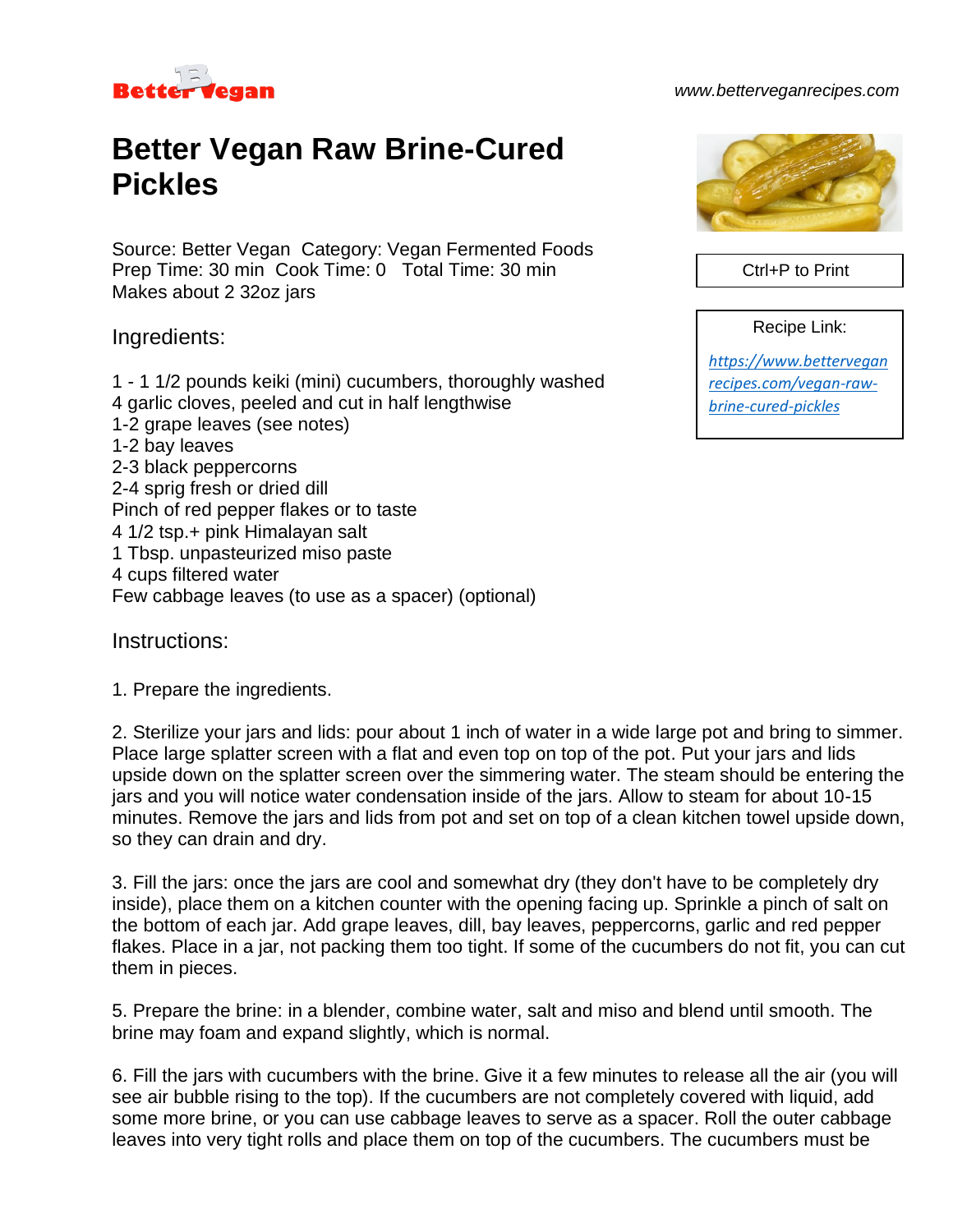

completely submerged and have no contact with air (that is important). When you press the rolls into the jars, some of the brine will spill over, which is OK. Tightly close the jars with the sterilized lids. Place the jars on a baking sheet or a tray with raised edges on your kitchen counter or in the pantry and let ferment for 5-7 days.

7. Fermentation process: be sure that the room temperature is between 65 and 75 degrees F. If it is slightly colder, wrap a towel around each jar and keep in the pantry. If it is hotter, find a cooler place to keep your jars. During the fermentation process you will notice bubbles rising from the bottom of the jars to the top. You may also hear noises and see the brine spilling out (that is why you need to keep the jars on the tray). These are the signs of the healthy fermentation process and they are perfectly normal. You may also notice smell coming from the spilled-out liquid. You can get rid of the smell by carefully placing the jars on the counter, discarding the liquid and washing the tray, then placing the jars back on it. When moving the jars, it is important to be very careful. Do not shake the jars and avoid any kind of disturbance, because that can interfere with the fermentation process.

8. Chilling: at the end of the 5th or 7th day, carefully wipe the outside of the jars with a damp cloth and transfer them to the refrigerator. Let chill overnight. Chilling slows down the fermentation process, but it will still be going. Once chilled, open the jar, remove the rolled outer leaves and discard. Once the seal is broken on each jar, the pickles will keep in the refrigerator for 1 month.

## Notes:

You may need more or less cucumbers and/or brine depending on how many and how big your jars are. The most important thing is to maintain the proportion of the ingredients, especially when making the brine. If you think you will need more brine, make a double portion, but do not break the ratios.

Since it is hard for most of us to get fresh grape leaves, it is totally fine to use jarred ones. I get a 16oz jar, separate the leaves into bundles in a few Ziploc bags and freeze them. When you need the next batch, just thaw it and keep in the refrigerator until it is used.

If the fermentation temperature is higher than 75 degrees, the pickles may come out softer. You can deal with that by slightly increasing the amount of salt (use 5 tsp. instead of 4 1/2) or shortening the fermentation time.

Equipment needed:

Splatter screen Large wide pot Jars **Blender** 

Serving suggestion: